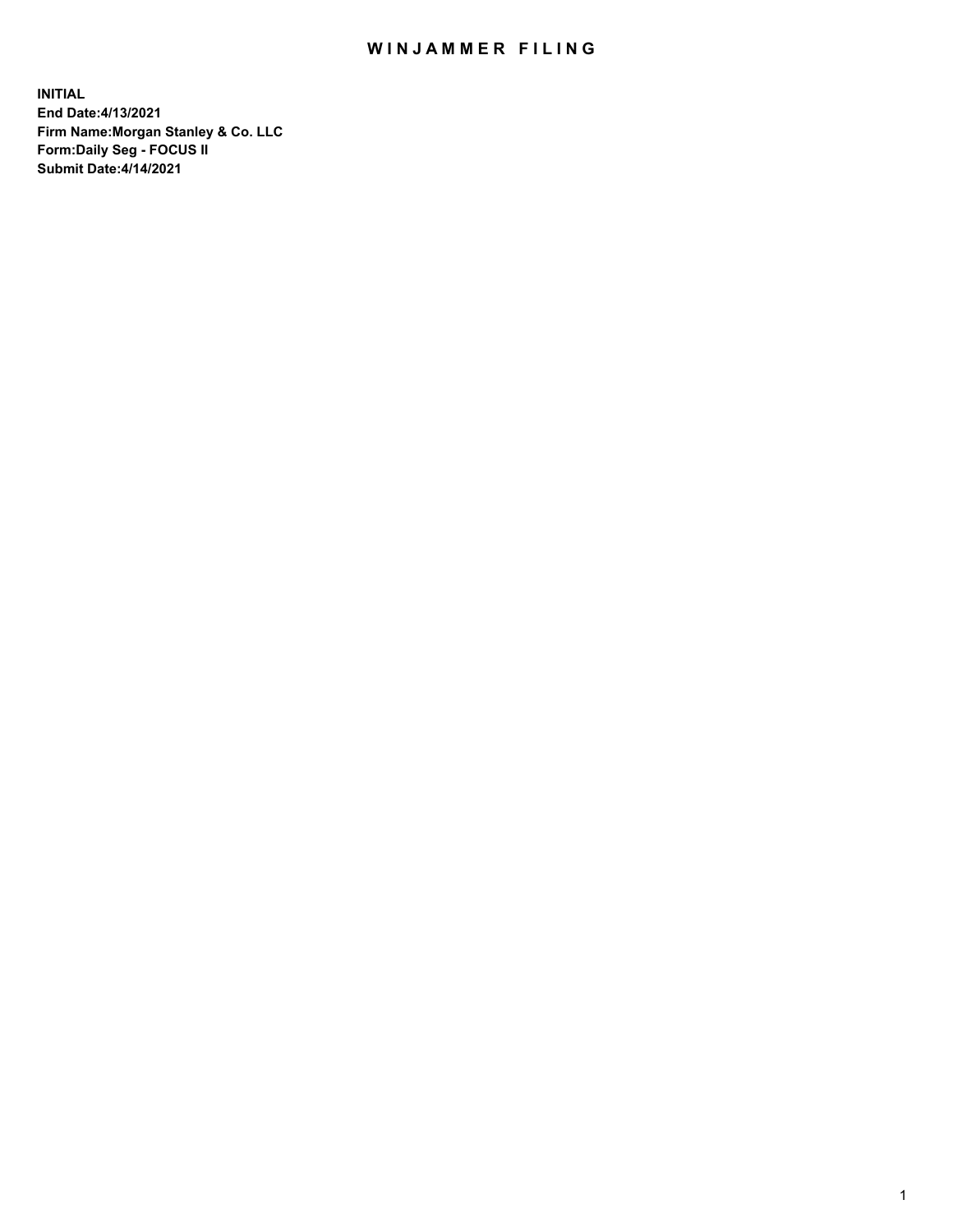**INITIAL End Date:4/13/2021 Firm Name:Morgan Stanley & Co. LLC Form:Daily Seg - FOCUS II Submit Date:4/14/2021 Daily Segregation - Cover Page**

| Name of Company                                                                                          | Morgan Stanley & Co. LLC     |
|----------------------------------------------------------------------------------------------------------|------------------------------|
| <b>Contact Name</b>                                                                                      | <b>Ikram Shah</b>            |
| <b>Contact Phone Number</b>                                                                              | 212-276-0963                 |
| <b>Contact Email Address</b>                                                                             | Ikram.shah@morganstanley.com |
|                                                                                                          |                              |
| FCM's Customer Segregated Funds Residual Interest Target (choose one):<br>a. Minimum dollar amount: ; or | 235,000,000                  |
| b. Minimum percentage of customer segregated funds required:% ; or                                       | <u>0</u>                     |
| c. Dollar amount range between: and; or                                                                  | <u>00</u>                    |
| d. Percentage range of customer segregated funds required between: % and %.                              | 0 <sup>0</sup>               |
| FCM's Customer Secured Amount Funds Residual Interest Target (choose one):                               |                              |
| a. Minimum dollar amount: ; or                                                                           | 140,000,000                  |
| b. Minimum percentage of customer secured funds required:%; or                                           | <u>0</u>                     |
| c. Dollar amount range between: and; or                                                                  | <u>0 0</u>                   |
| d. Percentage range of customer secured funds required between:% and%.                                   | 0 Q                          |
| FCM's Cleared Swaps Customer Collateral Residual Interest Target (choose one):                           |                              |
| a. Minimum dollar amount: ; or                                                                           | 92,000,000                   |
| b. Minimum percentage of cleared swaps customer collateral required:% ; or                               | <u>0</u>                     |
| c. Dollar amount range between: and; or                                                                  | 0 Q                          |
| d. Percentage range of cleared swaps customer collateral required between:% and%.                        | 0 <sub>0</sub>               |

Attach supporting documents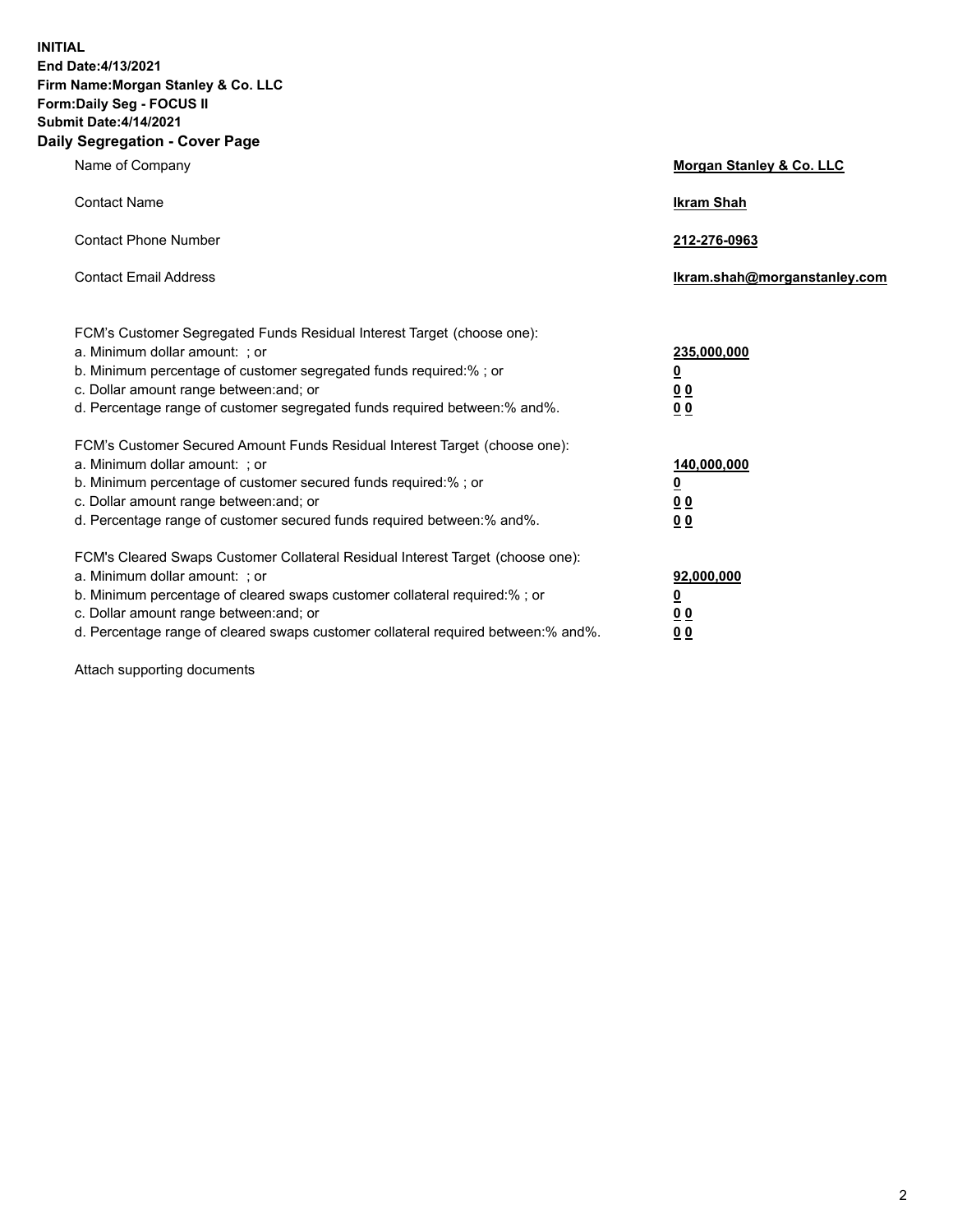## **INITIAL End Date:4/13/2021 Firm Name:Morgan Stanley & Co. LLC Form:Daily Seg - FOCUS II Submit Date:4/14/2021**

## **Daily Segregation - Secured Amounts**

|    | Foreign Futures and Foreign Options Secured Amounts                                                                                                             |                            |
|----|-----------------------------------------------------------------------------------------------------------------------------------------------------------------|----------------------------|
|    | Amount required to be set aside pursuant to law, rule or regulation of a foreign                                                                                | $0$ [7305]                 |
| 1. | government or a rule of a self-regulatory organization authorized thereunder<br>Net ledger balance - Foreign Futures and Foreign Option Trading - All Customers |                            |
|    | A. Cash                                                                                                                                                         | 4,558,017,602 [7315]       |
|    | B. Securities (at market)                                                                                                                                       | 2,260,227,619 [7317]       |
| 2. | Net unrealized profit (loss) in open futures contracts traded on a foreign board of trade                                                                       | 547,921,035 [7325]         |
| 3. | Exchange traded options                                                                                                                                         |                            |
|    | a. Market value of open option contracts purchased on a foreign board of trade                                                                                  | 16,995,182 [7335]          |
|    | b. Market value of open contracts granted (sold) on a foreign board of trade                                                                                    | -15,139,851 [7337]         |
| 4. | Net equity (deficit) (add lines 1. 2. and 3.)                                                                                                                   | 7,368,021,587 [7345]       |
| 5. | Account liquidating to a deficit and account with a debit balances - gross amount                                                                               | 15,820,298 [7351]          |
|    | Less: amount offset by customer owned securities                                                                                                                | -15,336,452 [7352] 483,846 |
| 6. | Amount required to be set aside as the secured amount - Net Liquidating Equity                                                                                  | 7,368,505,433 [7355]       |
|    | Method (add lines 4 and 5)                                                                                                                                      |                            |
| 7. | Greater of amount required to be set aside pursuant to foreign jurisdiction (above) or line<br>6.                                                               | 7,368,505,433 [7360]       |
|    | FUNDS DEPOSITED IN SEPARATE REGULATION 30.7 ACCOUNTS                                                                                                            |                            |
| 1. | Cash in banks                                                                                                                                                   |                            |
|    | A. Banks located in the United States                                                                                                                           | 657,007,044 [7500]         |
|    | B. Other banks qualified under Regulation 30.7                                                                                                                  | 501,322,259 [7520] 1,158,3 |
|    |                                                                                                                                                                 | [7530]                     |
| 2. | <b>Securities</b>                                                                                                                                               |                            |
|    | A. In safekeeping with banks located in the United States                                                                                                       | 536,596,995 [7540]         |
|    | B. In safekeeping with other banks qualified under Regulation 30.7                                                                                              | 23,772,410 [7560] 560,369  |
|    |                                                                                                                                                                 | [7570]                     |
| 3. | Equities with registered futures commission merchants                                                                                                           |                            |
|    | A. Cash                                                                                                                                                         | 21,308,651 [7580]          |
|    | <b>B.</b> Securities                                                                                                                                            | $0$ [7590]                 |
|    | C. Unrealized gain (loss) on open futures contracts                                                                                                             | $-1,606,588$ [7600]        |
|    | D. Value of long option contracts                                                                                                                               | $0$ [7610]                 |
|    | E. Value of short option contracts                                                                                                                              | 0 [7615] 19,702,063 [7620] |
| 4. | Amounts held by clearing organizations of foreign boards of trade                                                                                               |                            |
|    | A. Cash                                                                                                                                                         | $0$ [7640]                 |
|    | <b>B.</b> Securities                                                                                                                                            | $0$ [7650]                 |
|    | C. Amount due to (from) clearing organization - daily variation                                                                                                 | $0$ [7660]                 |
|    | D. Value of long option contracts                                                                                                                               | $0$ [7670]                 |
|    | E. Value of short option contracts                                                                                                                              | 0 [7675] 0 [7680]          |
| 5. | Amounts held by members of foreign boards of trade                                                                                                              |                            |
|    | A. Cash                                                                                                                                                         | 3,594,819,587 [7700]       |
|    | <b>B.</b> Securities                                                                                                                                            | 1,699,858,214 [7710]       |
|    | C. Unrealized gain (loss) on open futures contracts<br>D. Value of long option contracts                                                                        | 549,527,622 [7720]         |
|    | E. Value of short option contracts                                                                                                                              | 16,995,182 [7730]          |
|    |                                                                                                                                                                 | -15,139,851 [7735] 5,846,0 |
| 6. | Amounts with other depositories designated by a foreign board of trade                                                                                          | $[7740]$<br>$0$ [7760]     |
| 7. | Segregated funds on hand                                                                                                                                        | $0$ [7765]                 |
| 8. | Total funds in separate section 30.7 accounts                                                                                                                   | 7,584,461,525 [7770]       |
| 9. | Excess (deficiency) Set Aside for Secured Amount (subtract line 7 Secured Statement                                                                             | 215,956,092 [7380]         |
|    | Page 1 from Line 8)                                                                                                                                             |                            |

- 10. Management Target Amount for Excess funds in separate section 30.7 accounts **140,000,000** [7780]
- 11. Excess (deficiency) funds in separate 30.7 accounts over (under) Management Target **75,956,092** [7785]

Less: amount offset by customer owned securities **-15,336,452** [7352] **483,846** [7354] **7355]** 

## **7,368,505,433** [7360]

80 **1,158,329,303** 

B. **In safe 15 safe**<br> **BB0.369,405** 

**E. 846,060,754** 80]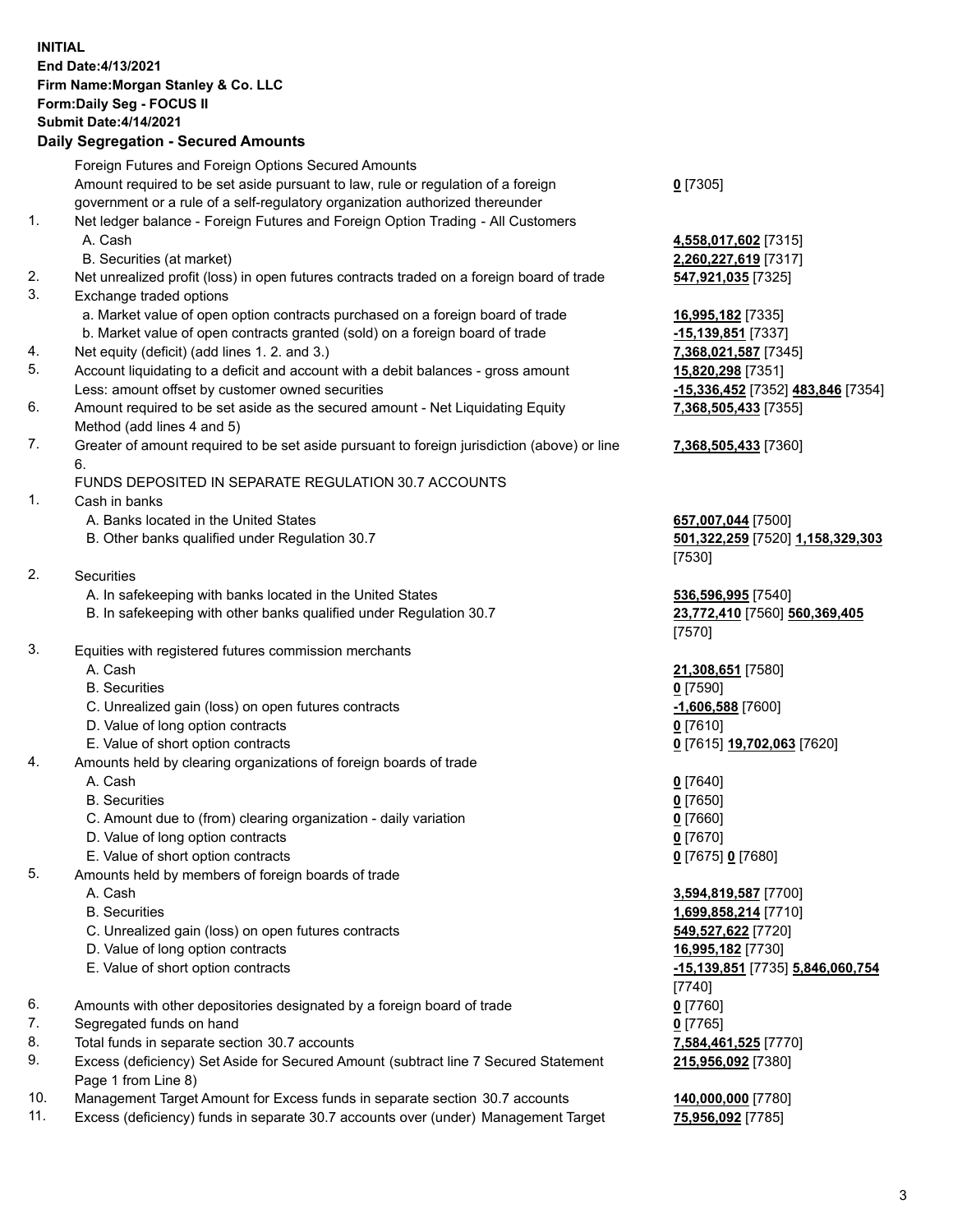**INITIAL End Date:4/13/2021 Firm Name:Morgan Stanley & Co. LLC Form:Daily Seg - FOCUS II Submit Date:4/14/2021 Daily Segregation - Segregation Statement** SEGREGATION REQUIREMENTS(Section 4d(2) of the CEAct) 1. Net ledger balance A. Cash **15,331,662,755** [7010] B. Securities (at market) **8,124,443,750** [7020] 2. Net unrealized profit (loss) in open futures contracts traded on a contract market **1,886,071,082** [7030] 3. Exchange traded options A. Add market value of open option contracts purchased on a contract market **699,487,070** [7032] B. Deduct market value of open option contracts granted (sold) on a contract market **-296,308,747** [7033] 4. Net equity (deficit) (add lines 1, 2 and 3) **25,745,355,910** [7040] 5. Accounts liquidating to a deficit and accounts with debit balances - gross amount **296,832,634** [7045] Less: amount offset by customer securities **-293,916,129** [7047] **2,916,505** [7050] 6. Amount required to be segregated (add lines 4 and 5) **25,748,272,415** [7060] FUNDS IN SEGREGATED ACCOUNTS 7. Deposited in segregated funds bank accounts A. Cash **3,788,984,524** [7070] B. Securities representing investments of customers' funds (at market) **0** [7080] C. Securities held for particular customers or option customers in lieu of cash (at market) **1,565,806,641** [7090] 8. Margins on deposit with derivatives clearing organizations of contract markets A. Cash **13,647,530,633** [7100] B. Securities representing investments of customers' funds (at market) **0** [7110] C. Securities held for particular customers or option customers in lieu of cash (at market) **6,558,637,109** [7120] 9. Net settlement from (to) derivatives clearing organizations of contract markets **161,118,007** [7130] 10. Exchange traded options A. Value of open long option contracts **699,487,070** [7132] B. Value of open short option contracts **-296,308,747** [7133] 11. Net equities with other FCMs A. Net liquidating equity **9,343,967** [7140] B. Securities representing investments of customers' funds (at market) **0** [7160] C. Securities held for particular customers or option customers in lieu of cash (at market) **0** [7170] 12. Segregated funds on hand **0** [7150] 13. Total amount in segregation (add lines 7 through 12) **26,134,599,204** [7180] 14. Excess (deficiency) funds in segregation (subtract line 6 from line 13) **386,326,789** [7190]

- 15. Management Target Amount for Excess funds in segregation **235,000,000** [7194]
- 16. Excess (deficiency) funds in segregation over (under) Management Target Amount Excess

**151,326,789** [7198]